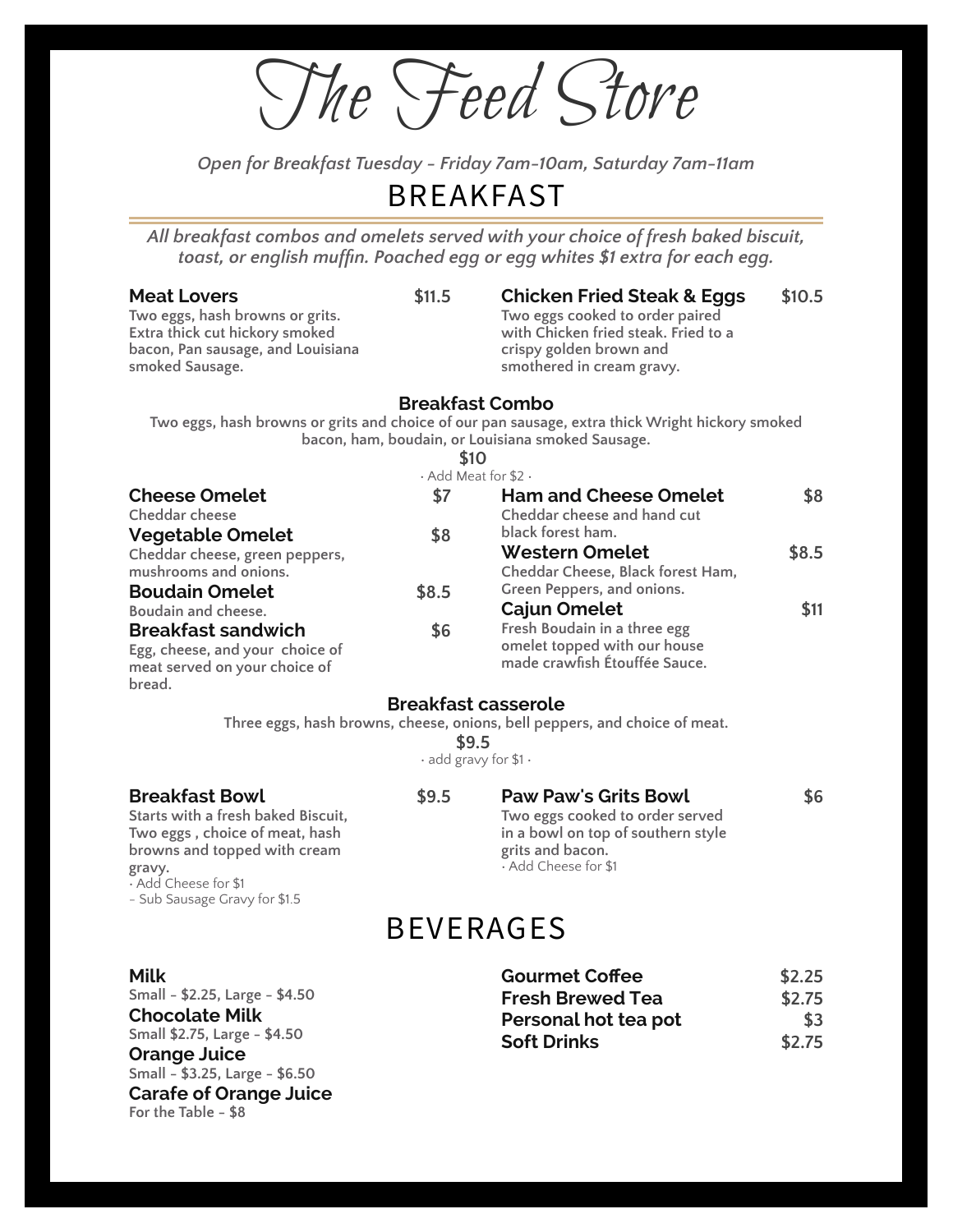### SOMETHING SWEET

| <b>Blueberry Pancakes</b><br>Three fluffy, pancakes with real<br>blueberries, served with warm<br>maple syrup.                                                     | \$8 | <b>Strawberry Cream Cheese</b><br>Waffle<br>Powdered Sugar, Fresh<br>Strawberries, Vanilla Cream                                                         | \$9  |
|--------------------------------------------------------------------------------------------------------------------------------------------------------------------|-----|----------------------------------------------------------------------------------------------------------------------------------------------------------|------|
| <b>French Toast</b><br>Six pieces of sweet bread, dipped<br>in our cinnamon vanilla batter &<br>grilled to perfection. Served with<br>warm maple syrup and butter. | \$9 | Cheese icing, and whipped cream.<br><b>Strawberry Cream Cheese</b><br><b>French Toast</b><br>Powdered Sugar, Fresh<br>strawberries, Vanilla Cream Cheese | \$10 |
| <b>Bananas Foster Waffle</b>                                                                                                                                       | \$9 | Icing, and Whipped Cream.                                                                                                                                |      |
| Belgian Waffle topped with warm<br>home made Bananas Fosters sauce,<br>pecans, fresh bananas, and<br>homemade whipped cream.                                       |     | <b>Red Velvet Waffle</b><br>Decadent Red Velvet waffle served<br>with homemade vanilla creme<br>cheese icing, and topped with                            | \$9  |
| <b>Belgian Waffle</b><br>They are crisp on the outside, and<br>light in the inside and so<br>scrumptious! Served with warm<br>Maple syrup.                         | \$7 | fresh berries.<br><b>Chicken and Waffle</b><br>Three chicken strips marinated in<br>buttermilk and our own buffalo<br>style sauce. battered and crispy   | \$11 |
| <b>Pancakes</b><br>Three fluffy sweet pancakes made                                                                                                                | \$6 | fried served on top of a sweet<br>Belgian waffle.                                                                                                        |      |
| with real cream, dusted with<br>powdered sugar & served with<br>warm maple syrup.                                                                                  |     | <b>Strawberry Cream Cheese</b><br><b>Pancakes</b><br>Powdered Sugar, Fresh<br>Strawberries, Vanilla Cream<br>Cheese Icing, and Whipped Cream.            | \$9  |

#### *A La Carte*

| <b>Biscuit, Toast, or English</b> | \$1.5 | <b>Cup of Fresh Fruit</b>            | \$3   |
|-----------------------------------|-------|--------------------------------------|-------|
| <b>Muffin</b>                     |       | <b>Single Pancake</b>                | \$2.5 |
| Bacon, Link, Sausage, Boudain,    | \$3   | <b>Single Blueberry Pancake</b>      | \$3   |
| Ham                               |       | <b>Strawberry &amp; Cream Cheese</b> | \$3.5 |
| <b>One Egg - Any Style</b>        | \$1   | <b>Pancake</b>                       |       |
| <b>Oatmeal</b>                    | \$2   | <b>One Piece French toast</b>        | \$2.5 |
| <b>Biscuit and Cream Gravy</b>    | \$2.5 | <b>Strawberry &amp; Cream Cheese</b> | \$3.5 |
| <b>Biscuit and Sausage Gravy</b>  | \$3   | <b>French Toast</b>                  |       |
| <b>Hash Browns</b>                | \$2   | Grits                                |       |
|                                   |       | $\cdot$ Small - \$2, Large \$3.5     |       |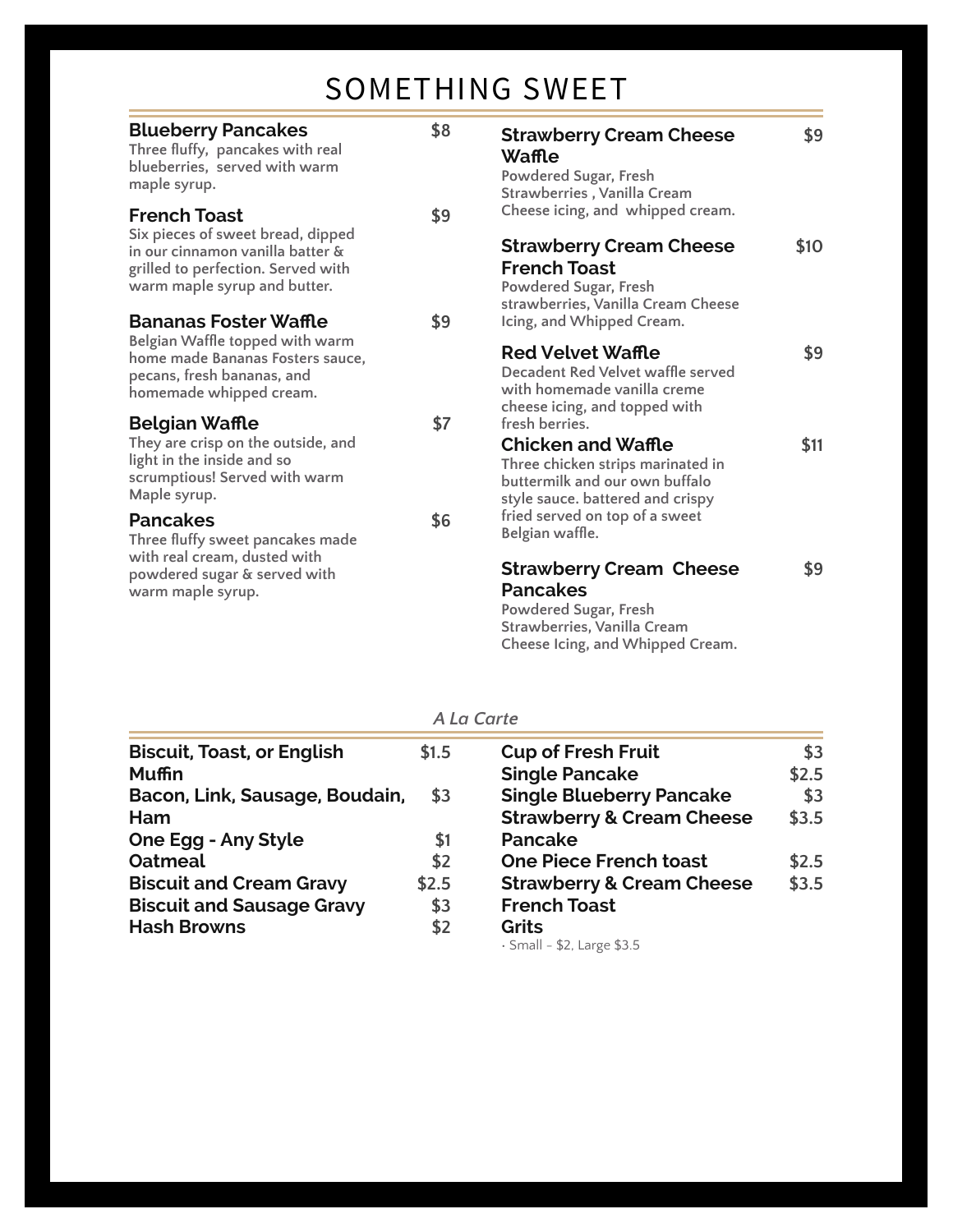# the feed store

301 Grigsby Port Neches, TX. 77651 (409) 853-1149 Open for Lunch Monday - Friday 11am-2pm

# Lunch

#### Chicken & Sausage Gumbo

Thick dark roux made with our own chicken stock, chicken breast & smoked sausage! Bowl of gumbo is served with homemade potato salad.

• Small \$4, Cup \$7, Bowl \$10

#### Shrimp Gumbo

delicious dark roux, home made shrimp stock, gulf shrimp, Bowl of gumbo is served with homemade potato salad.

• Small \$5, Cup \$8, Bowl \$11

#### Shrimp & Grits - \$14

Large fresh gulf shrimp, blackened & served over creamy grits. Topped with cajun butter sauce & Garlic toast.

#### Chicken Fried Steak - \$13

Tenderized 6 oz. beef cutlet. Served with cream gravy & your choice of 2 sides and cornbread

#### Cajun Grilled Chicken Strip Basket

Hand cut chicken strips, cajun spiced & grilled. Served with our house seasoned fries.

• Small (2pc.) \$7 Large (4pc.) \$10

#### CAJUN GRILLED CHICKEN STRIP DINNER

Hand cut chicken strips, cajun spiced and grilled. Served with YOUR CHOICE OF TWO SIDES AND CORNBREAD.

• Small (2pc.) \$8 Large (4pc.) \$11

#### Southern Lunch Specials - Market Price

Check our menu board or ask your server about our daily

specials! Served with meat & choice of 2 sides and cornbread

• \*Limited Quantities\*

• Additional Vegetables - add \$2, Extra Protein - add \$4

#### SIDES - \$2

Fries, Rice & Gravy, Potato Salad, Cajun Cream Corn, Fried Okra, Mashed Potatoes, Green Beans, Sweet Potato Fries • or Side Salad (for \$1.5 upcharge)